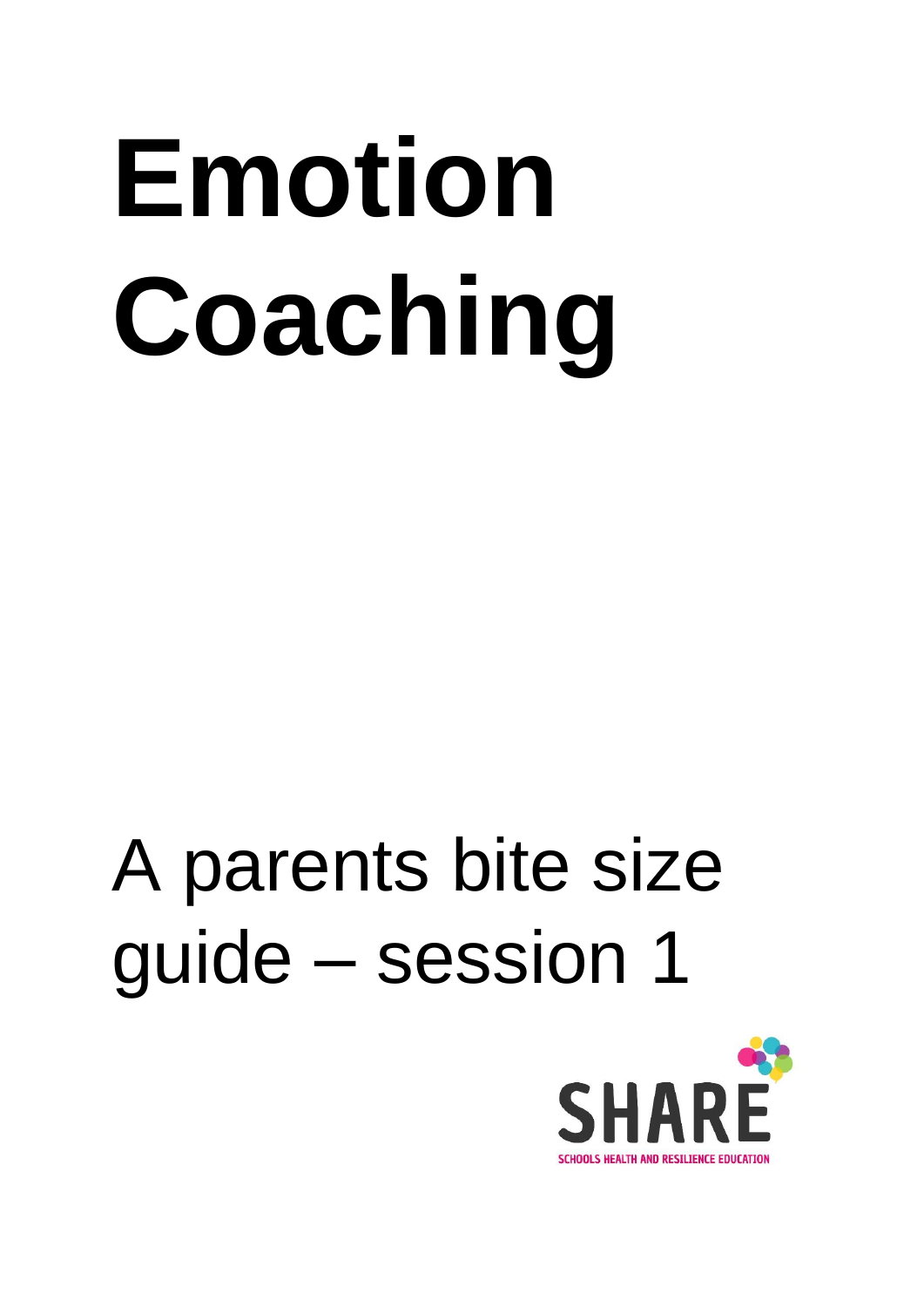# **Reasons why Emotion coaching is such a useful tool to use with young people?**

#### **Brain development**



- The thinking brain, the Cortex is at prime development between these times.
- It is a phase of 'pruning' (streamlining brain) connections between emotional and thinking brain. The saying is we strengthen it or lose it. If it is not developed then it can lead to poor connections between emotional and thinking brain and unwanted behaviours.

#### **Fatigue**

Sudden burst of growth, especially in the brain and heart.



- Sleep changes. Melatonin, the hormone to induce sleep is naturally released around 1am for those aged about 13. For adults it is around 10pm.

#### **Self-discovery**

- Shift in importance of friendships. Some young people experience high conflicts at home, in school and amongst peers.
- Finding out if they are normal then who are they as an individual. Self-comparison can have damaging effects if not handled in the right way.

#### **Hormones**

- Serotonin & dopamine are higher in young people. This can naturally result in a lower mood.



Differences in temperament. As a parent/carer you will see this across other young people. It is important to accept that we are all different and that's good! Some will be more reactive and others will be less reactive.

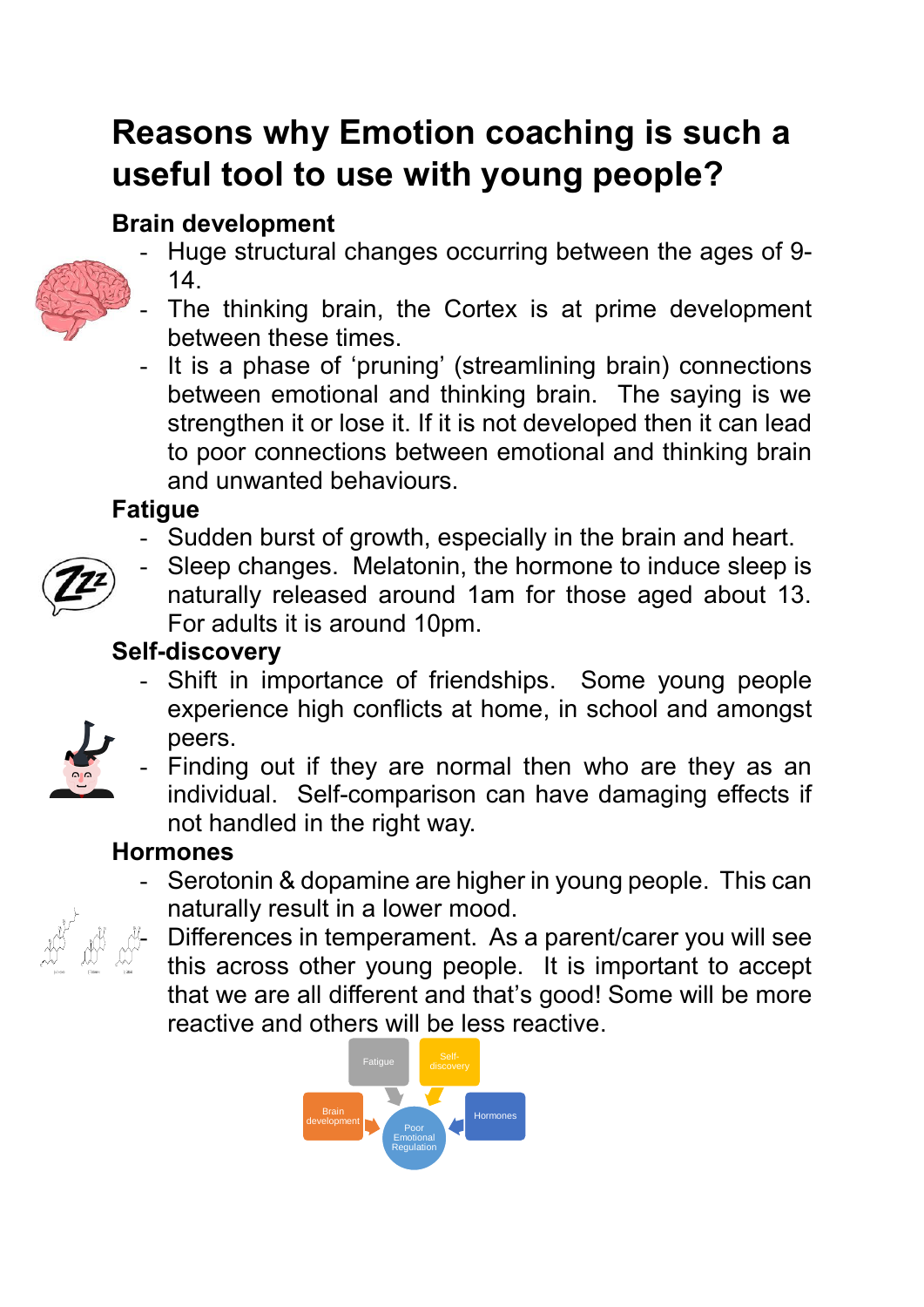## **Dan Siegel's Hand Model of the Brain**



Daniel Siegel received his medical degree from Harvard University and completed his postgraduate medical education at UCLA with training in paediatrics and child, adolescent and adult psychiatry, studying family interactions with an emphasis on how attachment experiences influence emotions and behaviour. Daniel Siegel explains how the brain works using his hand model of the brain.

- The brain is still developing right up until the 20's– it develops bottom up. Because this is not fully matured connectivity between regions means a slower access to higher brain functions and rational thinking in the teenage years.
- At the age of 11-12 thickening peaks which is a key learning stage for connecting emotions and rational thinking.
- After this connections are hardwired or pruned 'use it or lose it'. However, emotion regulation can still be learnt, it just becomes more difficult.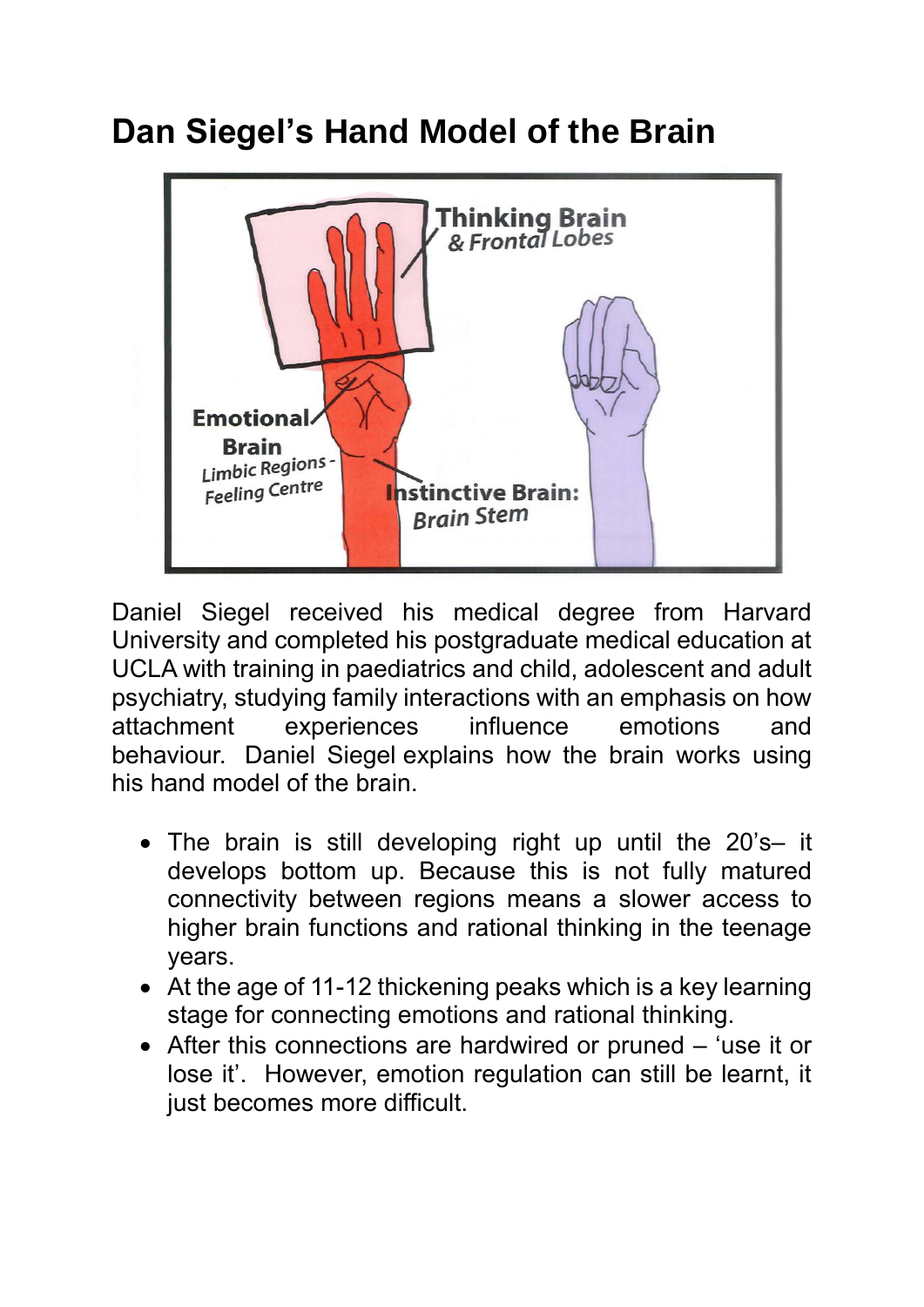• SHARE also teach students the hand model so that they can feel more in control of their emotions/bodies and they can regulate themselves.

At this point you should access a video on YouTube to explain in detail what happens when we struggle to regulate our emotions. **[https://www.youtube.com/watch?v=gm9CIJ74Oxw&feature](https://www.youtube.com/watch?v=gm9CIJ74Oxw&feature=youtu.be) [=youtu.be](https://www.youtube.com/watch?v=gm9CIJ74Oxw&feature=youtu.be)**

# **Flipping our lid**

- Both young people and adults can use this tool to recognise and if needed communicate when our emotions are rising before we flip our lid. This builds connection. The PERFECT time to emotion coach.
- Remember flipping our lid from time to time is completely normal.
- Often a lot of emotions which are hard for young people to identify such as jealousy, tired, boredom aren't always visible and often hard to communicate and understand. These can build up causing our lids to flip.
- We often regret the way we behave when we flip our lid.



#### **EMOTIONAL AROUSAL** and the HAND MODEL OF THE BRAIN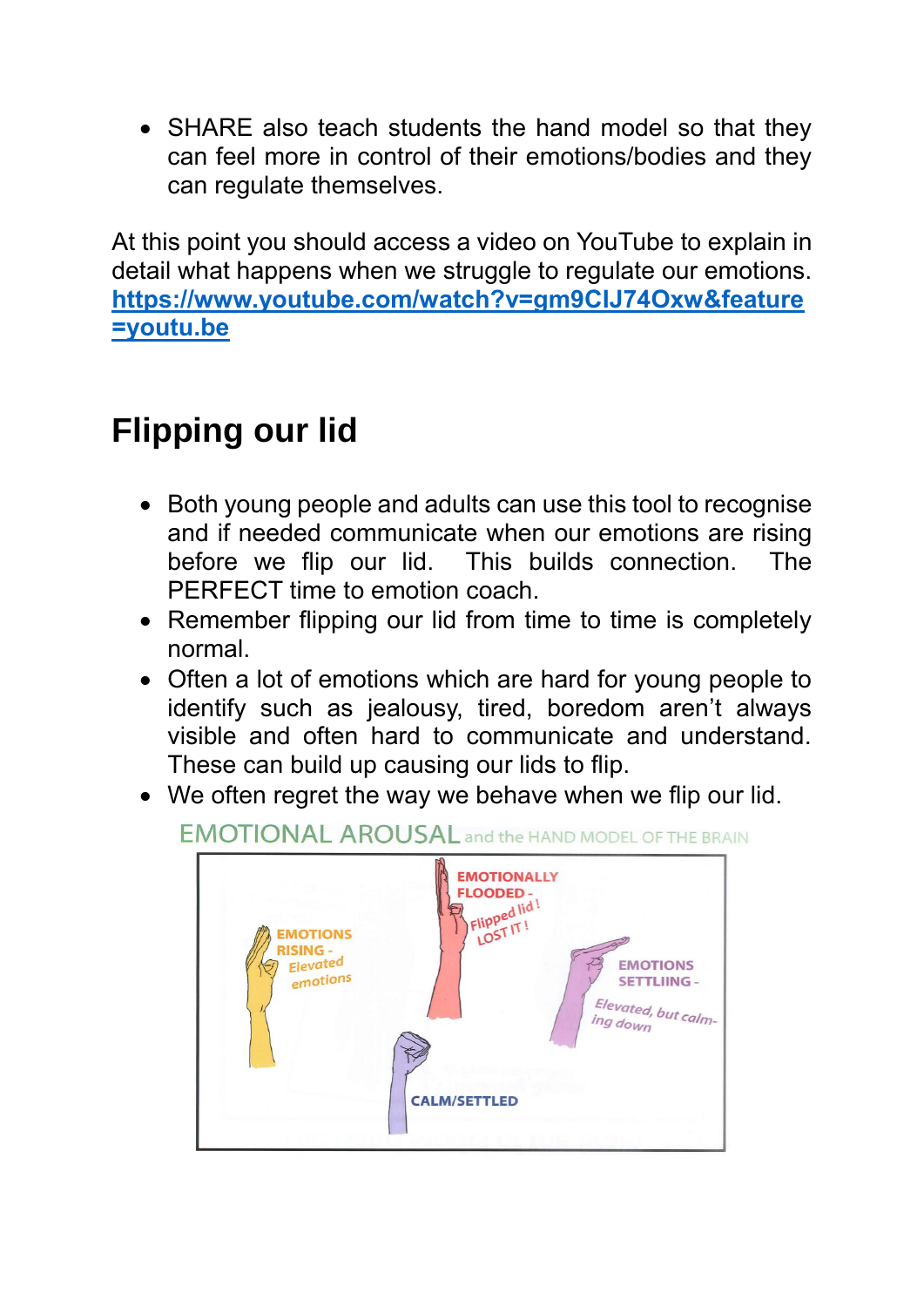## **How can we self-regulate?**

Over the next week have a go at completing this table for yourself.

| When do I 'flip<br>my lid'     | How did I<br>behave?                                                                  | What could I do<br>better next time?                                                                                                       |
|--------------------------------|---------------------------------------------------------------------------------------|--------------------------------------------------------------------------------------------------------------------------------------------|
| When I have too<br>much to do. | I got frustrated<br>and short<br>tempted with the<br>children and<br>shouted at them. | Deep breathing<br>away from room<br>for a minute or 2.<br>Explain to the<br>children that I had<br>a lot on and felt a<br>bit overwhelmed. |
|                                |                                                                                       |                                                                                                                                            |
|                                |                                                                                       |                                                                                                                                            |
|                                |                                                                                       |                                                                                                                                            |
|                                |                                                                                       |                                                                                                                                            |
|                                |                                                                                       |                                                                                                                                            |